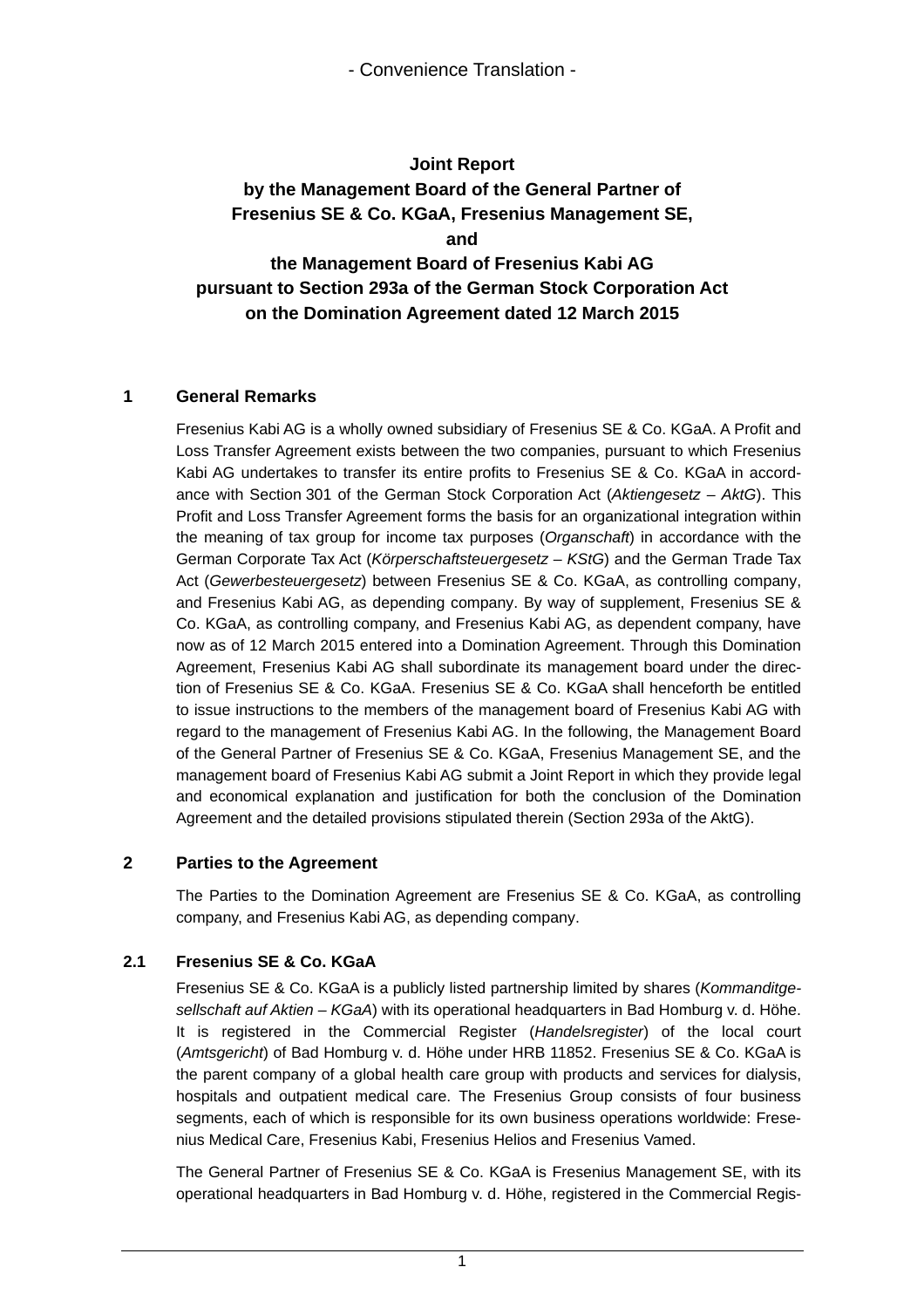ter of the local court of Bad Homburg v. d. Höhe under HRB 11673. The members of the Management Board of Fresenius Management SE are Dr. Ulf M. Schneider (Chairman), Dr. Francesco De Meo, Dr. Jürgen Götz, Mats Henriksson, Rice Powell, Stephan Sturm and Dr. Ernst Wastler.

The Supervisory Board of Fresenius SE & Co. KGaA currently comprises the following members: Dr. Gerd Krick (Chairman), Prof. Dr. med. D. Michael Albrecht, Prof. Dr. h.c. Roland Berger, Dario Ilossi, Konrad Kölbl, Klaus-Peter Müller, Dieter Reuß, Gerhard Roggemann, Stefan Schubert, Rainer Stein and Niko Stumpfögger.

Additionally, the General Partner, Fresenius Management SE, also has a Supervisory Board. This Supervisory Board consists of the following members: Dr. Gerd Krick (Chairman), Dr. Dieter Schenk, Prof. Dr.h.c. Roland Berger, Dr. Karl Schneider and Klaus-Peter Müller.

Fresenius SE & Co. KGaA's financial year corresponds to the calendar year.

Fresenius SE & Co. KGaA is subject to unlimited liability for corporation tax and trade tax in Germany.

#### **2.2 Fresenius Kabi AG**

Die Fresenius Kabi AG is a stock corporation (*Aktiengesellschaft*) with its operational headquarters in Bad Homburg v. d. Höhe. It is registered in the Commercial Register (*Handelsregister*) of the local court (*Amtsgericht*) of Bad Homburg v. d. Höhe under HRB 11654. Its share capital amounts to EUR 66,000,000.00. All shares are held by Fresenius SE & Co. KGaA.

Fresenius Kabi AG operates a global healthcare company that specializes in lifesaving medicines and technologies for infusion, transfusion and clinical nutrition. Its products and services are used to help care for critically and chronically ill patients. The product portfolio comprises a comprehensive range of I.V. generic drugs, infusion therapies and clinical nutrition products as well as the medical devices for administering these products. Within transfusion technologies, Fresenius Kabi offers products for whole blood and blood components collection and processing as well as for transfusion medicine and cell therapies.

The members oft the management board of Fresenius Kabi AG are: Mats Henriksson (Chairman), Marc Crouton, Luc Depotter, John Ducker, Dr. Christian Hauer, Manfred Köhler, Dr. Michael Schönhofen and Gerrit Steen. If only one member of the management board is appointed, then this member shall represent the company alone. More more than one member is appointed the company is represented by two members of the management board or one member together with a statutory representative (Prokurist).

The current members of the supervisory board of Fresenius Kabi AG are: Dr. Ulf M. Schneider (Chairman), Stephan Sturm (Deputy Chairman) and Christian Fischer.

Fresenius Kabi AG's financial year corresponds to the calendar year.

The company's purpose according to its articles of association is the holding of participations in other domestic or foreign companies which are active in the field of the development, manufacturing and/or distribution of pharmaceutical and dietetic products, in particular for the enteral and parenteral nutrition; in addition also the development, manufacturing and distribution of medical device products and IT solutions for hospitals.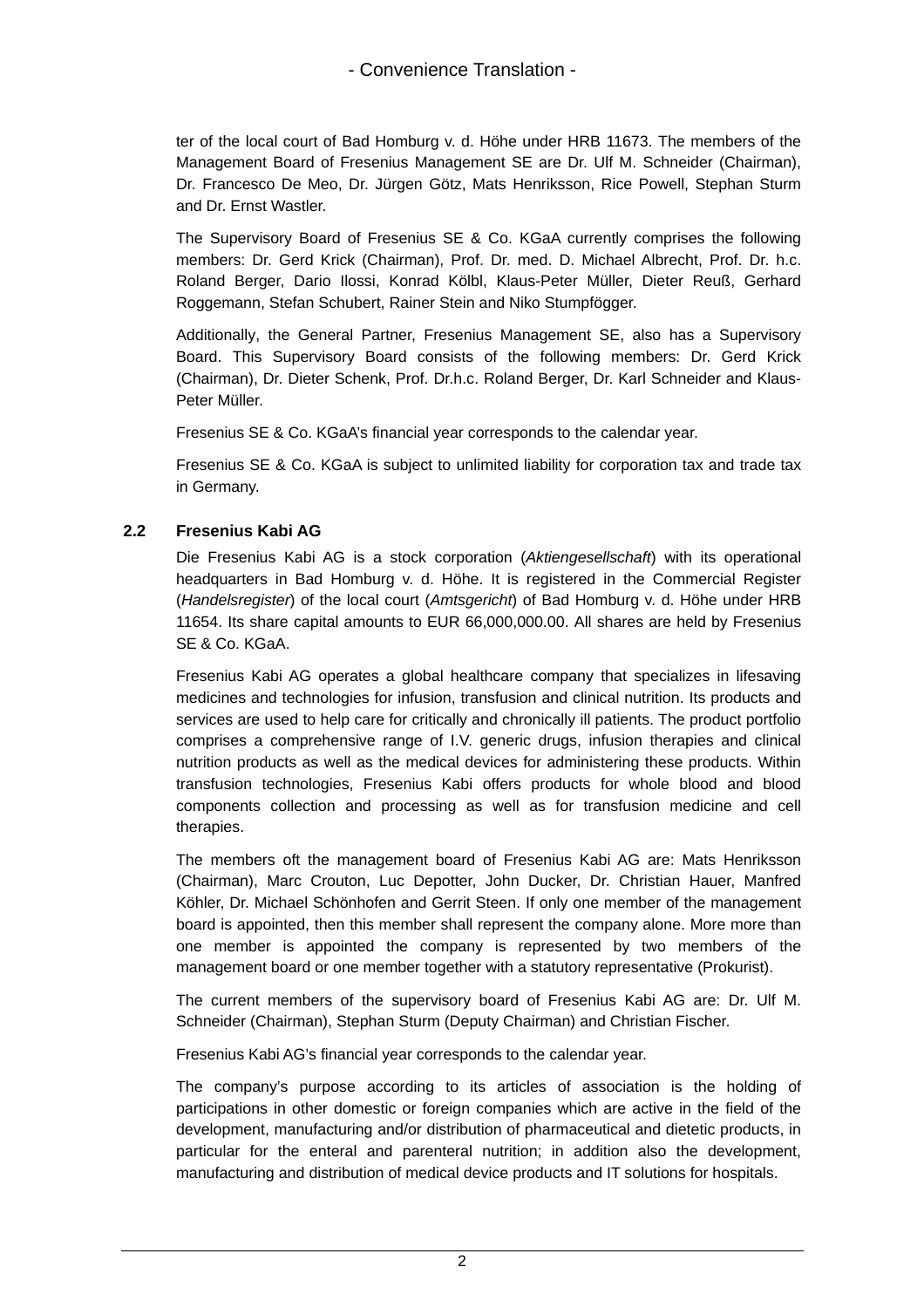Fresenius Kabi AG has 48 employees in Germany and the balance sheet total amounts to kEUR 3,179,077 as at the end of 2014 (previous year: kEUR 2,631,746). The increase of assets on the balance sheet is mainly due to changes in financial assets and accounts receivable from affiliated companies. The balance sheet total on the liabilities side mainly increased because of accounts payable to affiliated companies.

The increase of financial assets mainly relates to equity contributions into the following companies: Fresenius Kabi R&D Clayton GmbH, Frankfurt a.M., Germany, Fresenius Kabi India Ltd., Pune, India, as well as Fresenius Kabi Chile Ltda., Santiago de Chile, Chile.

The loans of kEUR 319,916 (previous year: kEUR 167,422) comprise long-term loans to affiliated companies.

Other operating income decreased by kEUR 13,651 to kEUR 96,936 compared to the previous year. This is mainly due to a decline in exchange rate gains and the reversal of accruals. The results of ordinary operations increased to kEUR 205,592 (previous year: kEUR 149.103).

The company received income from participations in the amount of kEUR 124,105 (previous year : kEUR 84,980).

Fresenius Kabi AG holds important indirect or direct interest in the following companies:

- Fresenius Kabi Deutschland GmbH
- Fresenius Kabi Pharmaceuticals Holding, Inc.
- Fresenius Kabi USA, Inc.
- Fresenius Kabi USA, LLC
- Fresenius Kabi Austria GmbH
- Fresenius Kabi AB
- Fenwal Inc, USA
- Sino-Swed Pharmaceutical Corp. Ltd
- V. Krütten Medizinische Einmalgeräte GmbH
- HOSPED GmbH Lieferservice für Klinik, Handel und Patienten
- Fresenius Kabi Vermögensverwaltung GmbH

The company has entered into profit and loss transfer agreements with Fresenius Kabi Deutschland GmbH, Bad Homburg v.d.H., V. Krütten Medizinische Einmalgeräte GmbH, Idstein, as well as HOSPED GmbH Lieferservice für Klinik, Handel und Patienten, Friedberg, and – as of fiscal year 2014 – with Fresenius Kabi Vermögensverwaltung GmbH, Bad Homburg v.d.H.

In the reporting period, these subsidiaries transferred kEUR 113,082 to the company. In total, the income from participations and the results of ordinary operations led to a profit transfer of kEUR 205,952 to Fresenius SE & Co. KGaA.

The company expects its business to develop steadily over the next years.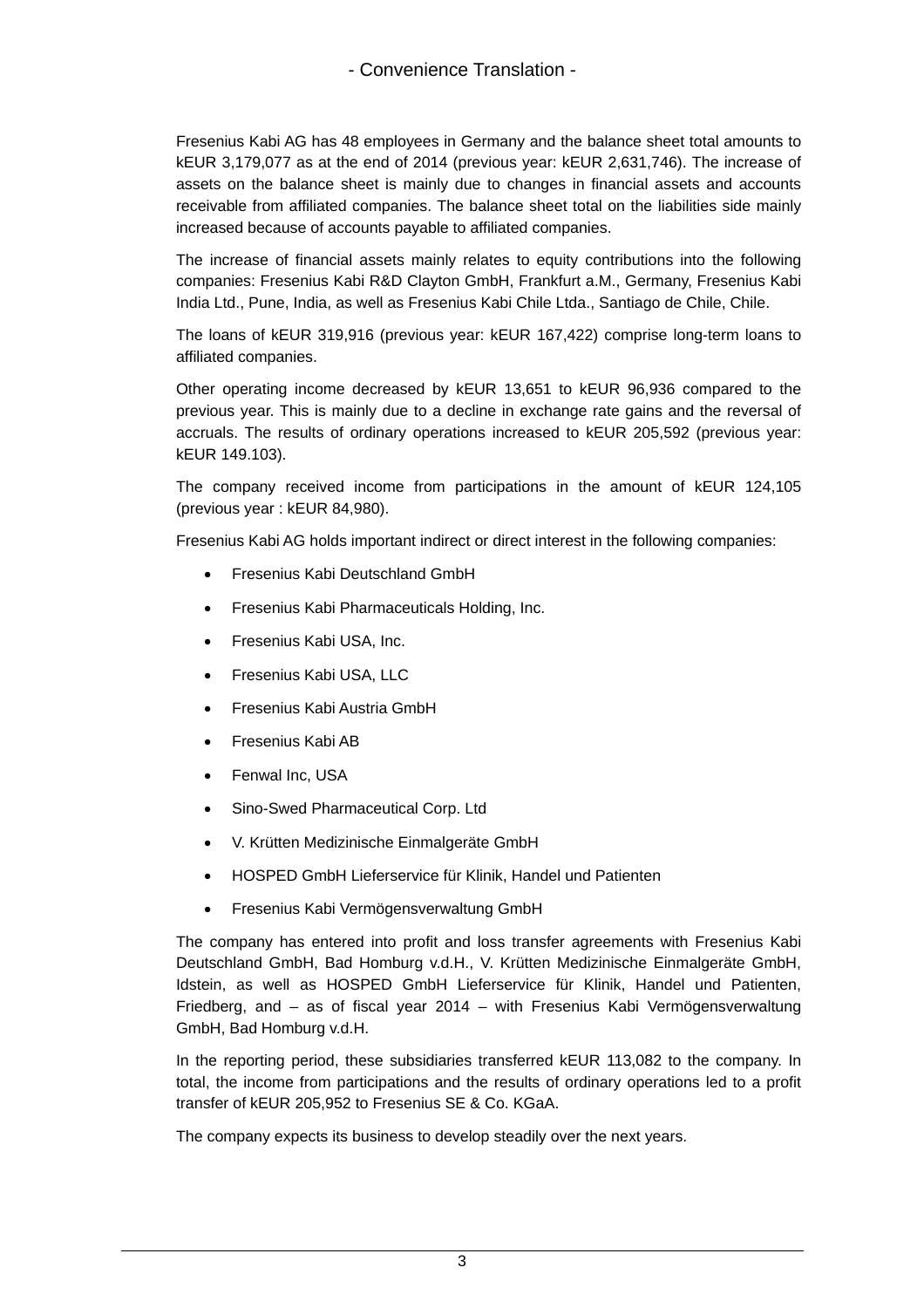#### **3 Rationale for entering into the Domination Agreement**

The basis for the above tax unity for income tax purposes between Fresenius SE & Co. KGaA, as controlling company, and Fresenius Kabi AG, as depending company, is the existing Profit and Loss Transfer Agreement dated December 20, 2001. As a result of the fiscal unity for income tax purposes, positive and negative income of Fresenius Kabi AG, as depending company, is directly attributed to Fresenius SE & Co. KGaA, as controlling company. In this way, Fresenius SE & Co. KGaA is able to set off positive and negative results tax effective. Depending on the fiscal earnings situation, this can result in tax advantages for the participating companies. Furthermore, within the frame of the fiscal unity for income tax purposes, Fresenius Kabi AG's profits can be transferred to Fresenius SE & Co. KGaA with no additional tax burden being imposed. Without a fiscal unity for income tax purposes, profits could at best only be passed on to Fresenius SE & Co. KGaA in the course of dividend payments; in such a case, they would be subject to corporation/trade tax at Fresenius SE & Co. KGaA, albeit to a limited extent; 5% of the distributed profits would be considered non-deductible operating expenses and would therefore increase the taxable income of Fresenius SE & Co. KGaA.

In addition to the tax unity for income tax purposes, there is also a tax unity for valueadded tax purposes (umsatzsteuerliche Organschaft) between Fresenius SE & Co. KGaA, as controlling company, and Fresenius Kabi AG, as depending company. The result of the fiscal unity for value-added tax purposes is that the controlling company and the depending company form one company within the meaning of the Value Added Tax Act (*Umsatzsteuergesetz*). This has the effect that only the controlling company has to fulfill obligations under VAT law (such as the submission of preliminary tax returns and annual VAT declarations). As a result of formation of a tax unity for value added tax purposes, the complexity incurred through submitting VAT declarations is reduced. Furthermore, the maintenance of accounting records and the rendering of intra-group services are simplified, because, when services within a group of companies linked through a tax unity for value-added tax purposes are performed, there is no requirement to invoice and deduct value-added tax. This also has the result that there is no requirement for input tax to be deducted for intra-group services, which results in tax advantages for VAT-exempt services rendered, which only allow for deduction of input tax to a limited extent for services received.

The prerequisite for the justification of a fiscal unity for value added tax purposes is  $-$  in contrast to a tax unity for income tax purposes – the so-called organizational integration of the depending company into the controlling company. The German Federal Fiscal Court (Bundesfinanzhof) has refined its jurisdiction accordingly and, in the meantime, places stricter requirements on organizational integration. It is necessary that the possibility of controlling the subsidiary, associated with holding the voting majority, is actually exercised by the parent company in ongoing day-to-day management. It is important that the controlling company controls the depending company in such a manner, or at least such control is ensured through the manner in which relations between the depending company and the depending company are structured, that it is not possible for the depending subsidiary to create any policies that deviate from the will of the controlling company.

One way to form the organizational integration is through concluding a domination agreement (Section 2.8 para. 10 sent. 4 of the German Tax Utilization Decree on VAT (*Umsatzsteueranwendungserlass – UStAE*)). Hence, the Domination Agreement concluded between Fresenius SE & Co. KGaA and Fresenius Kabi AG serves to continue the tax unity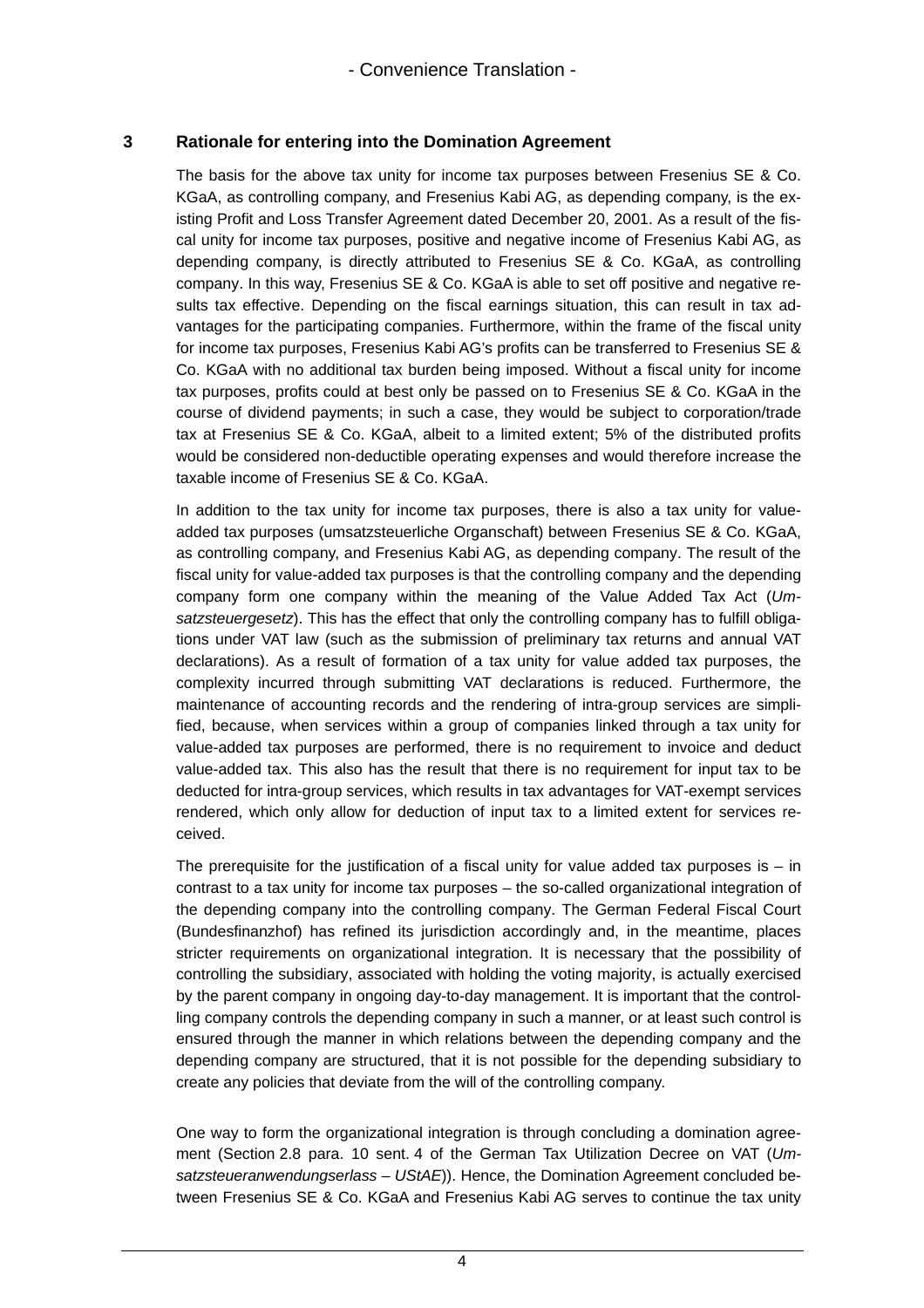for value-added tax purposes in accordance with the amended, and in part tighter, requirements under tax law. In the light of a review of all organizational integration measures into Fresenius & Co. KGaA, the Domination Agreement is considered to be the best means of satisfying demands for organizational integration required by the German Fiscal Courts and the tax authorities in the future. The influence on the management of the depending company that is actually required is being accordingly exercised.

There are no negative consequences for Fresenius SE & Co. KGaA and its shareholders arising from the conclusion of the Domination Agreement, because, under the existing Profit and Loss Transfer Agreement, Fresenius SE & Co. KGaA is already obligated to assume any and all losses incurred by Fresenius Kabi AG. Furthermore, Fresenius SE & Co. KGaA has not in the past had to compensate any losses incurred by Fresenius Kabi AG; from the present-day perspective, it is not expected that corresponding losses will incurr in the future.

Compensation payments or settlement payments pursuant to Sections 304, 305 of the AktG are neither due under the existing Profit and Loss Transfer Agreement nor under the new Domination Agreement, because Fresenius Kabi AG does not have any outside shareholders.

There is no economically and legally prudent alternative to the conclusion of the Domination Agreement in terms of the unequivocal continuation of the tax unity for VAT purposes. In particular, merger and integration do not present preferable variations, because such variations would result in Fresenius Kabi AG losing its independence as a legal entity.

#### **4 Content of the Domination Agreement**

The Domination Agreement is an intercompany agreement within the meaning of Section 291 para. 1 sent. 1 of the AktG. It requires both the approval of the Annual General Meeting of Fresenius SE & Co. KGaA and the Shareholders' Meeting of Fresenius Kabi AG. Subsequent to approval, it shall be entered in the Commercial Register competent for Fresenius Kabi AG; only upon registration will the Domination Agreement enter into legal effect. Pertaining to the individual provisions of the Domination Agreement, the following is to be noted:

### **4.1 Domination (Section 1)**

Pursuant to Section 1.1 of the Domination Agreement, Fresenius Kabi AG shall subordinate its management under the direction of Fresenius SE & Co. KGaA. Thus, Fresenius SE & Co. KGaA shall be entitled to issue instructions to Fresenius Kabi AG with regard to its management. The members of the management board of Fresenius Kabi AG shall, in turn, be obligated to follow such instructions. The contractual domination underscores the integration of Fresenius Kabi AG into the Fresenius Group and is a customary element of the management of the Group.

Pursuant to Section 1.2, instructions are to be issued in text form or, where they are issued in oral form, they are to be immediately confirmed in text form. The text form shall not place any requirements on instructions in order to be deemed effective. Rather, oral instructions will also be effective, as shown by the expressly permitted opportunity to submit subsequent confirmation in text form. Hence, the text form shall pursue the sole purpose of ensuring appropriate documentation of all instructions.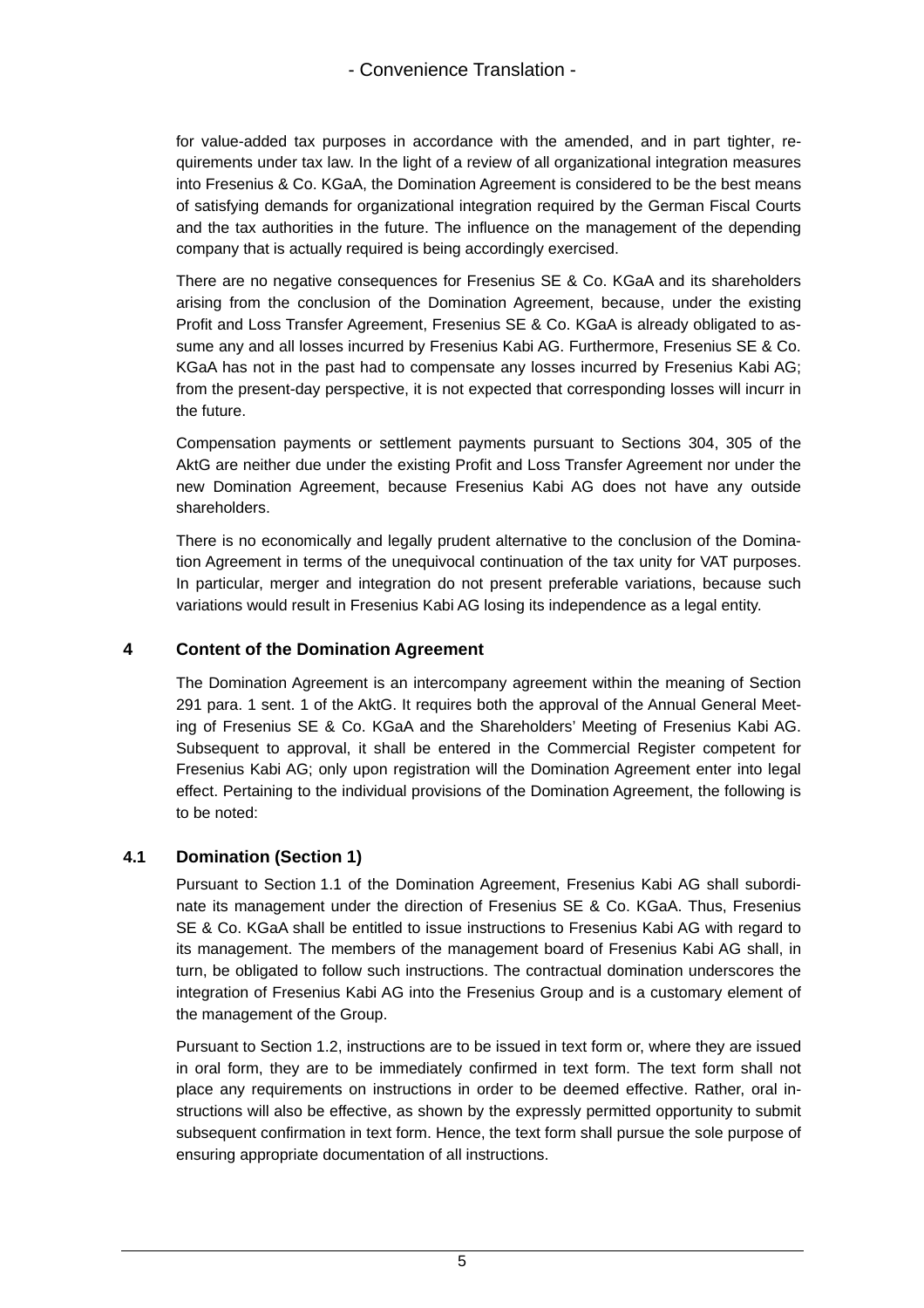Without prejudice to the right to issue instructions, the management and the legal representation of Fresenius Kabi AG is the responsibility of its management board members (Section 1.3).

The right of Fresenius SE & Co. KGaA to issue instructions shall not include the option to instruct the members of the management board of Fresenius Kabi AG with regard to amendments, continuity or termination of the Domination Agreement (Section 1.4).

#### **4.2 Loss compensation (Section 2)**

Fresenius SE & Co. KGaA undertakes to compensate any and all losses incurred by Fresenius Kabi AG in accordance with the provisions of Section 302 of the AktG, as amended. Such an obligation to compensate losses arises from the existing Profit and Loss Transfer Agreement. Accordingly, compensation shall be paid for any net annual loss that is incurred throughout the contractual term of the Profit and Loss Transfer Agreement, unless this is compensated through amounts deducted from the other revenue reserves that were paid in to the reserves during the term of the Agreement. For as long as the Profit and Loss Transfer Agreement exists, the provisions provided therein for the purpose of compensating losses shall also apply to the Domination Agreement.

In the event that the Profit and Loss Transfer Agreement is separately terminated and is not replaced by any other profit and loss transfer agreement, the Domination Agreement shall obtain its own provision on compensation of losses: accordingly, the statutory provisions of Section 302 of the AktG, as amended, shall also be decisive. Thus, as before, any net annual losses incurred during the contractual term shall be compensated in the manner as set forth above. The obligation to compensate losses shall fall due at the end of each of Fresenius Kabi AG's financial years; it shall accrue for the whole of each financial years for Fresenius Kabi AG in which the Domination Agreement is effective under civil law.

### **4.3 Effectiveness and duration (Section 3)**

Section 3.1 determines that the Domination Agreement shall require both the approval of the Annual General Meeting of Fresenius SE & Co. KGaA and also the approval of the Shareholders' Meeting of Fresenius Kabi AG in order to be effective. It shall become legally effective upon entry in the Commercial Register competent for Fresenius Kabi AG.

Pursuant to Section 3.2, the Domination Agreement shall be entered into for an indefinite period. It can be terminated by any of the parties, subject to a notice period of six months, at the end of any one of Fresenius Kabi AG's financial years.

Additionally, both Fresenius SE & Co. KGaA and Fresenius Kabi AG shall have the option of extraordinary termination for cause without observing any period of notice. Section 3.3 stipulates that such cause shall exist, including but not limited to, when Fresenius SE & Co. KGaA no longer directly or indirectly holds the majority of the voting rights or capital of Fresenius Kabi AG, or upon the end of the Profit and Loss Transfer Agreement between Fresenius SE & Co. KGaA and Fresenius Kabi AG without being immediately replaced by another profit and loss transfer agreement between the parties. These grounds are not conclusive ("including but not limited to"); thus, in other cases, there may be the possibility to extraordinarily terminate the agreement for cause without observing any period of notice. In particular, the law provides for the existence of cause when it is likely that the other party to the agreement will not fulfill/no longer be capable of fulfilling its contractual obligations (Section 297 para.1 sent. 2 of the AktG).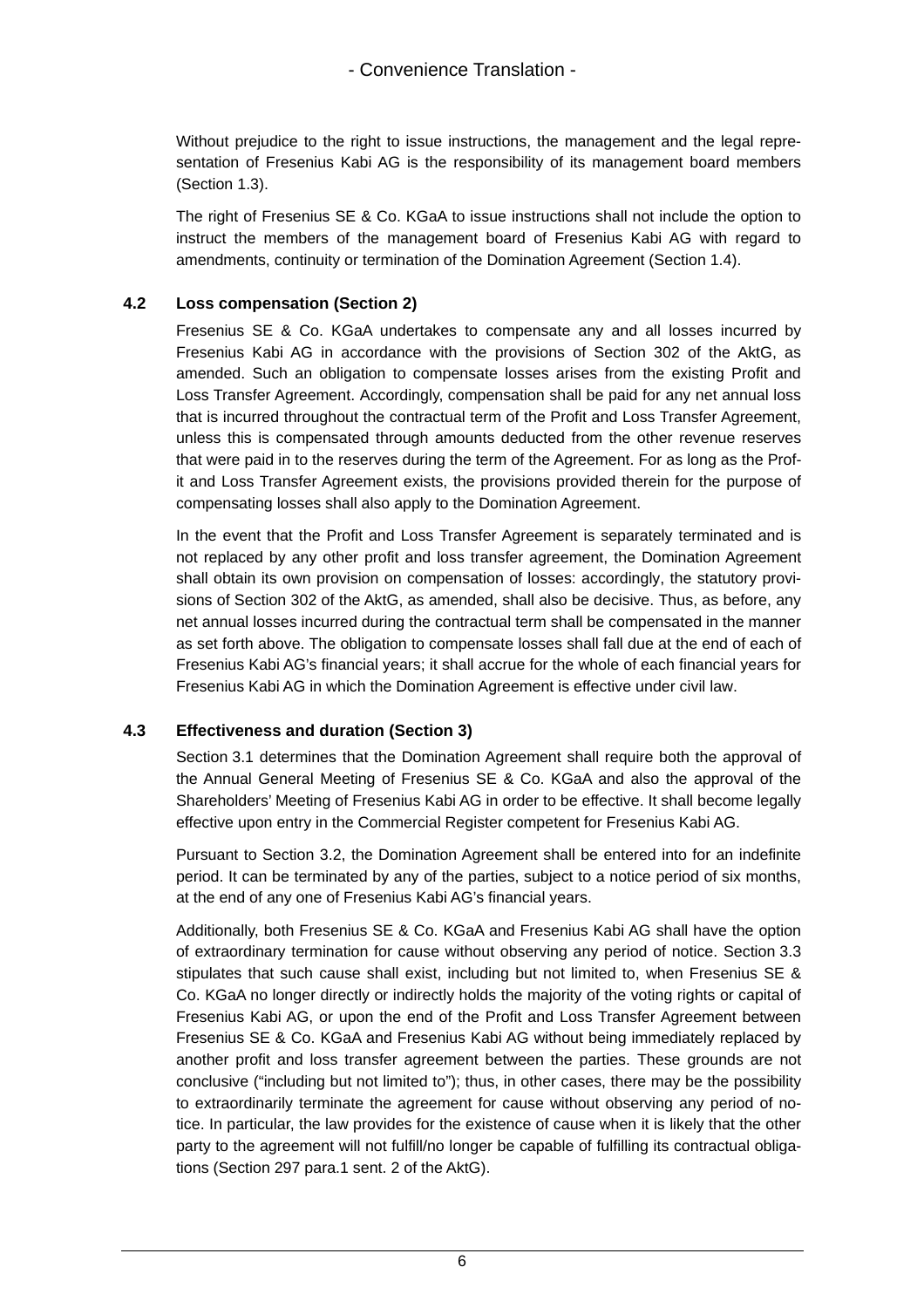Pursuant to Section 3.4, termination of the Domination Agreement – whether ordinary or extraordinary – shall require the written form. The meaning of the agreed written form is stipulated in more precise detail in Section 4.3 of the Domination Agreement (more thereon below).

#### **4.4 Final provisions (Section 4)**

Section 4.1 contains the usual severability clause, and is intended to ensure the continuance of the Domination Agreement in the event that individual provisions prove to be wholly or partially invalid or unenforceable, or contain any gaps. In such a case, the parties shall reach agreement on subsequently replacing the invalid or unenforceable provision with a valid or enforceable provision that comes closest to the commercial intent of the invalid or unenforceable provision. In the event of gaps in the Agreement, a provision shall be agreed within the meaning and purpose of the Agreement that would have been agreed upon becoming aware of the gap.

Section 4.2 stipulates that, in order to become effective, any amendments and supplements to the Domination Agreement shall require the written form, unless a stricter statutory requirement for the written form exists. This provision is solely of a clarifying nature, because the requirement for the written form is stipulated in law (Section 295 para. 1 sent. 2, Section 293 para. 3 of the AktG). Additionally, the law stipulates that a domination agreement may only be amended upon approval by the annual general meetings and the shareholders' meetings of both companies, and the amendment must be entered in the Commercial Register of the dependent company in order to become effective (Section 295 para. 1 sent. 1 and 2, Section 293 para. 1 and 2, Section 294 para. 2 of the AktG).

Pursuant to Section 4.3, the written form within the meaning of the Domination Agreement requires each declaration to be personally signed and sent to the other party to the agreement in original form. It shall not be possible to replace this written form through the electronic form.

Section 4.4 stipulates for both parties to the Agreement that the place of performance and court of jurisdiction shall be Frankfurt am Main.

Section 4.5 contains a choice of law clause stipulating that the Domination Agreement shall solely be governed by German law.

### **5 No compensation, no settlement and no contract auditing**

All shares in Fresenius Kabi AG are directly held by the controlling company, Fresenius SE & Co. KGaA. Hence, Fresenius Kabi AG does not have any outside shareholders. For this reason, no compensation or settlement payments pursuant to Sections 304, 305 of the AktG shall be made in connection with the Domination Agreement. Likewise, there shall be no requirement for the Domination Agreement to be examined by an expert auditor (Section 293b para. 1 of the AktG).

### **6 Overall assessment**

An overall assessment of the Domination Agreement comes to the result that, for the reasons as set forth, the Domination Agreement will be advantageous for both Fresenius SE & Co. KGaA and Fresenius Kabi AG.